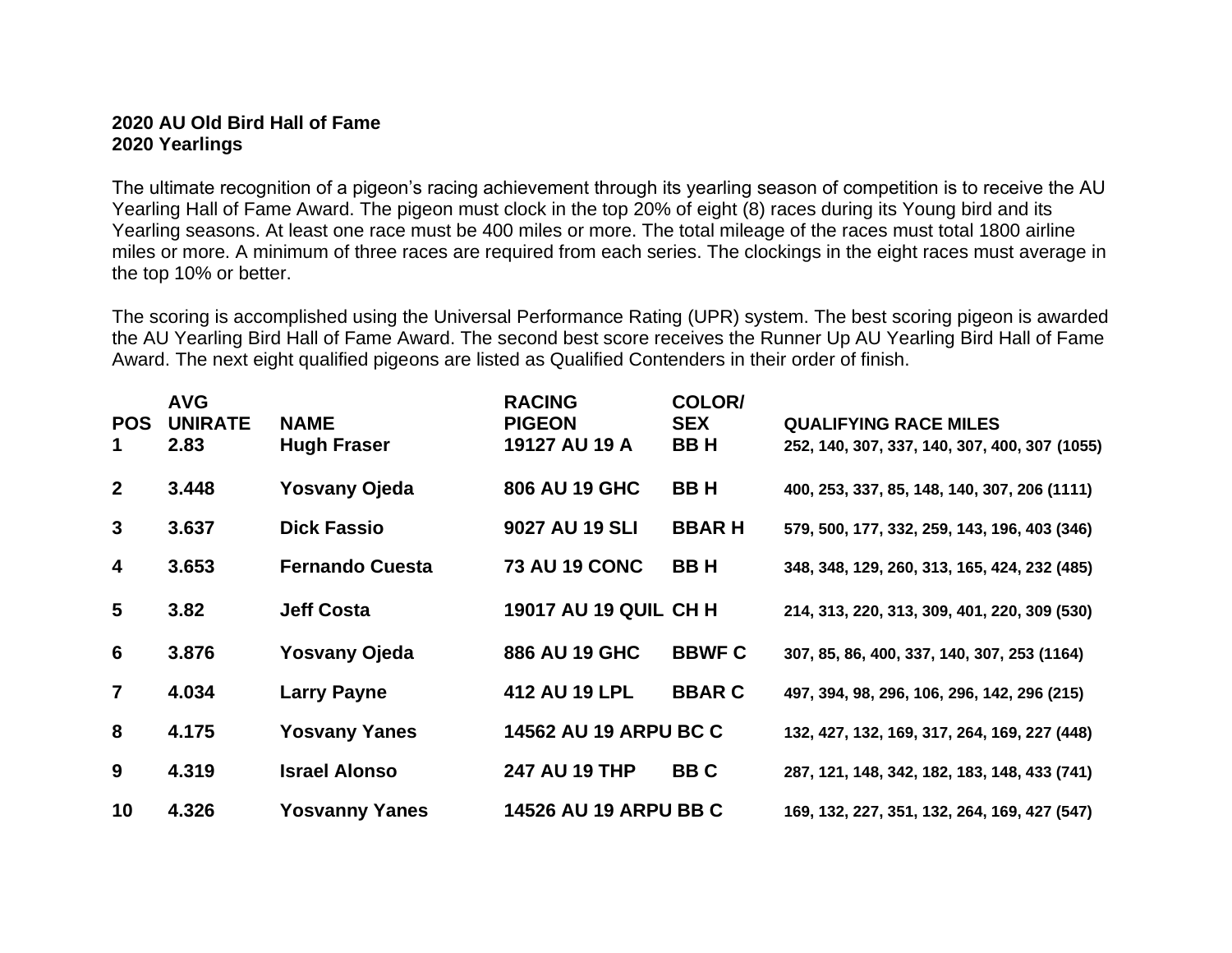## **2020 Old Bird Hall of Fame**

The ultimate recognition of a pigeon's racing achievement in Old Bird competition is to receive the AU Bird Hall of Fame Award. This is an individual bird award for performances occurring during two annual Old bird race series. One race series must be from the current year; the second series may be from any prior single year and may include the birds' yearling Old bird series. (Ex. Current year – 2010 series + 2009 series, or 2008 series…) Note: Only race data submitted via the AU National Database beginning with the 2005 Old bird series will be utilized for Old Bird Hall of Fame.

The scoring is accomplished using the Universal Performance Rating (UPR) system. The best scoring pigeon is awarded the AU Bird Hall of Fame Award. The second best score receives the Runner Up AU Bird Hall of Fame Award. The next eight qualified pigeons are listed as Qualified Contenders in their order of finish. AU Hall of Fame Old Bird awards shall be given in the following distance categories:

**2020 Old Bird Hall of Fame - Middle Distance:** The pigeon must clock in the top 20% in eight (8) different races (different dates), during a two year period. Each race must be greater than 75 and less than 350 airline miles. The mileages of the eight races must total 1600 miles or more. The clockings in the eight races must average in the top 10% or better.

| <b>POS</b>              | <b>AVG</b><br><b>UNIRATE</b> | <b>NAME</b>           | <b>RACING</b><br><b>PIGEON</b> | COLOR/<br><b>SEX</b> | <b>QUALIFYING RACE MILES</b>                                                     |
|-------------------------|------------------------------|-----------------------|--------------------------------|----------------------|----------------------------------------------------------------------------------|
| $\mathbf 1$             | 2.622                        | <b>Dick Ensley</b>    | 9859 AU 09 IDA                 |                      | GR H 186, 299, 186, 247, 138, 247, 186, 186 (341)                                |
| $\overline{2}$          | 3.07                         | <b>Dennis Watson</b>  | <b>2663 AU 17 LKC</b>          |                      | BCH C 251, 251, 336, 191, 306, 306, 138, 251 (201)                               |
| $\mathbf{3}$            | 3.463                        |                       |                                |                      | Karl Wohlmacher 2224 AU 17 GSC BL C 155, 241, 190, 300, 241, 113, 190, 190 (215) |
| $\overline{\mathbf{4}}$ | 3.687                        | <b>Tom Shelton</b>    |                                |                      | 1080 AU 17 BAK SIL C 152, 310, 270, 270, 270, 96, 216, 151 (351)                 |
| 5                       | 3.777                        | <b>Eric Ellis</b>     |                                |                      | 3534 AU 17 OGN BB C 213, 225, 213, 175, 174, 262, 262, 297 (130)                 |
| 6                       | 4.306                        | <b>Shannon Demler</b> |                                |                      | 6847 AU 16 NYKA BB C 138, 296, 177, 121, 138, 262, 189, 296 (255)                |
| $\overline{7}$          | 4.376                        | <b>Tom Shelton</b>    | <b>1084 AU 17 BAK</b>          |                      | BCH C 152, 216, 270, 118, 270, 345, 310, 187 (400)                               |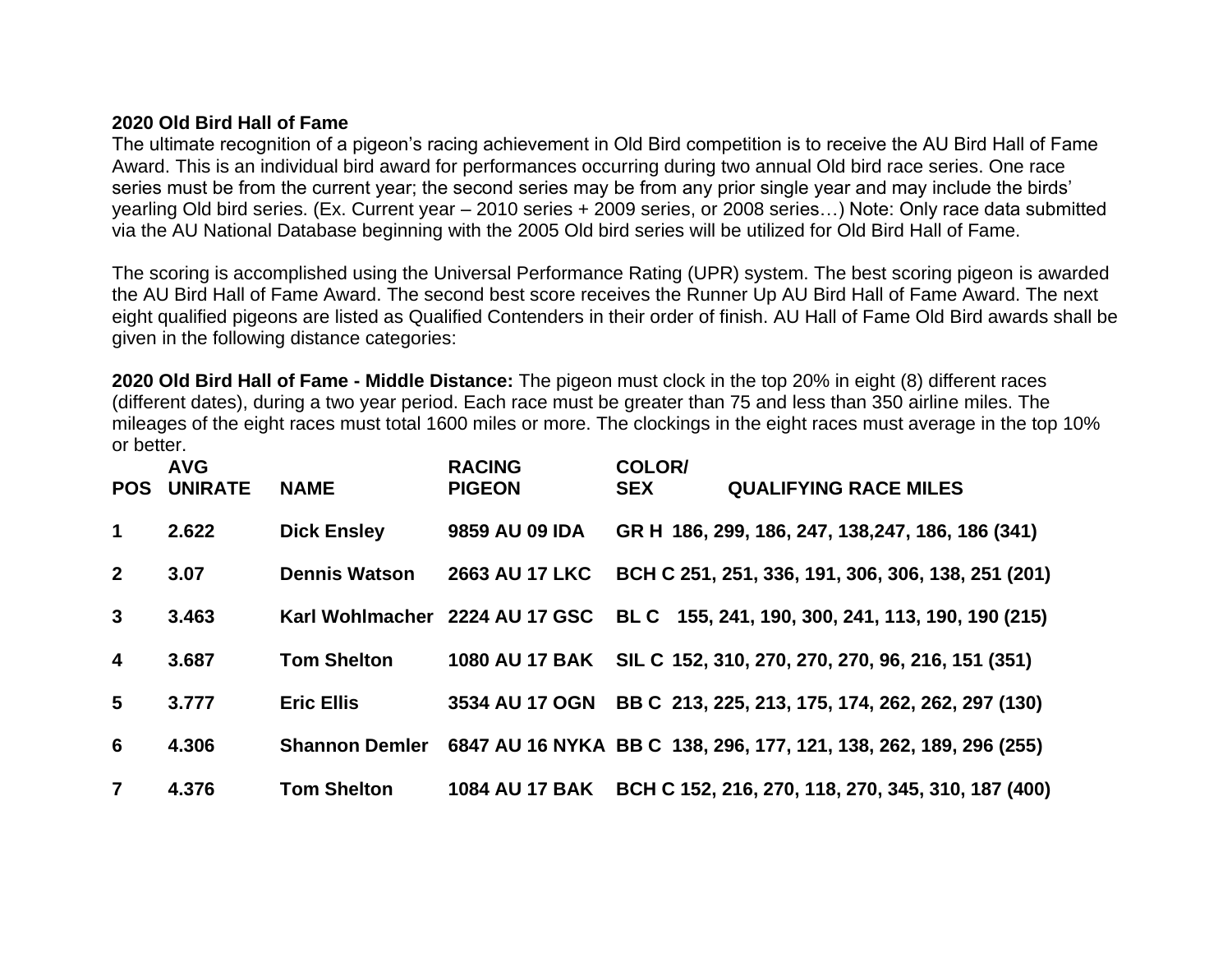| -8 | 4.405 | <b>Howard Lane</b>  | <b>2148 AU 17 LKC</b> | BCH C 249, 249, 304, 334, 304, 188, 216, 216 (240)                  |
|----|-------|---------------------|-----------------------|---------------------------------------------------------------------|
| -9 | 4.423 | <b>Larry Heiser</b> |                       | 1605 AU 18 BAK BCH C 163, 226, 198, 188, 176, 271, 216, 198 (406)   |
| 10 | 4.589 | <b>Florin Potra</b> |                       | 78222 AU 18 ARPU BBARH 201, 166, 310, 166, 252, 252, 201, 252 (185) |

**2020 Old Bird Hall of Fame – Long Distance Long Distance:** The pigeon must clock in the top 20% in six (6) different races (different dates), during a two year period. Each race must be 350 airline miles or more. The mileages of the six races must total 2550 miles or more. The clockings in the six races must average in the top 10% or better.

| <b>POS</b>              | <b>AVG</b><br><b>UNIRATE</b> | <b>NAME</b>           | <b>RACING</b><br><b>PIGEON</b> | <b>COLOR/</b><br><b>SEX</b> | <b>QUALIFYING RACE MILES</b>        |
|-------------------------|------------------------------|-----------------------|--------------------------------|-----------------------------|-------------------------------------|
| 1                       | 4.292                        | <b>Bruce Cerone</b>   | 1791 AU 17 CERO BC H           |                             | 408, 408, 408, 500, 500, 500, (633) |
| $\overline{2}$          | 4.88                         | Jan Jaworski          | <b>2704 AU 17 GHC</b>          | <b>BBH</b>                  | 489, 397, 489, 397, 568, 397 (834)  |
| 3                       | 5.839                        | <b>Edward King</b>    | 77692 AU 16 ARPU DC C          |                             | 632, 632, 538, 538, 444, 444 (274)  |
| $\overline{\mathbf{4}}$ | 7.343                        | <b>Gary Mosher</b>    | 32826 AU 17 AA                 | <b>BKCH</b>                 | 494, 539, 494, 365, 539, 688 (290)  |
| $5\overline{)}$         | 7.653                        | <b>Bruce Cerone</b>   | 2050 AU 17 GHC                 | <b>BCH</b>                  | 408, 408, 500, 408, 408, 500 (603)  |
| 6                       | 8.727                        | <b>Andrew Guimond</b> | 71780 AU 18 ARPU BBSP H        |                             | 399, 399, 490, 399, 399, 490 (929)  |

**2020 Old Bird Hall of Fame – Marathon Distance Marathon:** The pigeon must clock in the top 20% in four (4) different races (different dates), during a two year period. Each race must be 450 airline miles or more. The mileage of the four races must total 2100 miles or more. The clockings in the four races must average in the top 10% or better.

| AVG<br><b>POS UNIRATE</b> | <b>NAME</b>        | <b>RACING</b><br><b>PIGEON</b> | COLOR/<br><b>SEX</b> | <b>QUALIFYING RACE MILES</b> |
|---------------------------|--------------------|--------------------------------|----------------------|------------------------------|
| 3.897                     | <b>Edward King</b> | 77692 AU 16 ARPU               | DC C                 | 632, 632, 538, 538 (206)     |